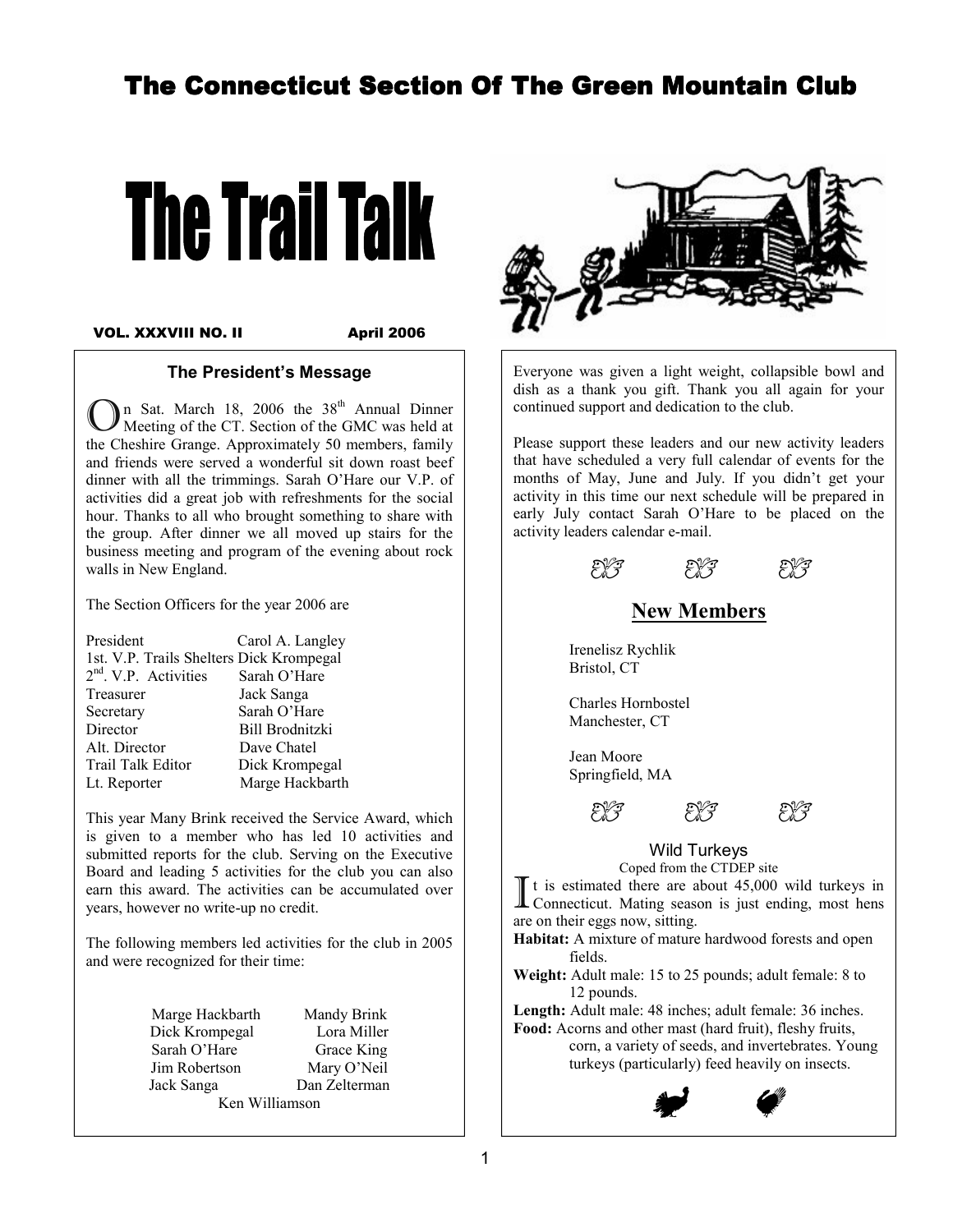# Club Information

http://www.conngmc.com Officers & Executive Committee Carol Langley—President (860) 621-2860, cosmical14@yahoo.com Dick Krompegal, 1st Vice President, Trails & Shelters (860) 667-4205, rkrompy@aol.com Sarah O'Hare, 2nd Vice President, Activities (860) 563-7018, seohare7@yahoo.com Bill Brodnitzki, Director To GMC  $(860)$  542-5641, wbrodnitzki@snet.net David Chatel, Alternate Director (860) 429-1565, davidchatel@hotmail.com Sarah O'Hare, Secretary, (860) 563-7018, seohare7@yahoo.com Jack Sanga, Treasurer (860) 648-9614, jsanga@cox.net Marge Hackbarth, Reporter to the Long Trail News. (203) 237-0560

Please direct all inquiries regarding the Club to the President: Carol A. Langley 67 Pondview Drive Southington, CT 06489 (860) 621-2860, cosmical14@yahoo.com

The Trail Talk is published four times a year in January, April, July and October. Activity schedules are included in each issue. Reports of activities and articles must be sent to the editor no later than the tenth day of the month of the publication. Send articles to: Dick Krompegal 142 Churchill Drive Newington, CT 06111-4003 (860) 667-4205, rkrompy@aol.com

#### Membership

When filling out the form to join or renew circle the Connecticut Section on the application to receive, at no extra charge, the Connecticut Section's newsletter and activity schedule. Dues:

| Dues:                                            |          |  |
|--------------------------------------------------|----------|--|
| Individual Adult                                 | \$35.00  |  |
| Family                                           | \$45.00  |  |
| Senior (70 or older) or Limited Income           | \$20.00  |  |
| Nonprofit or Youth Group                         | \$50.00  |  |
| <b>Business or Corporation</b>                   | \$125.00 |  |
| Send annual dues to:                             |          |  |
| The Green Mountain Club                          |          |  |
| 4711 Waterbury-Stowe Road                        |          |  |
| Waterbury Center, VT 05677-9904                  |          |  |
| (802) 244-7037, http://www.greenmountainclub.org |          |  |
|                                                  |          |  |

## Kettletown State Park March 4, 2006

 $\overrightarrow{y}$  ith just a few inches of snow on the ground, snowshoes were unnecessary, yet it was still too deep for a quick pace as we began our hike on the Pomperaug Trail. The woods were a glistening delight in the bright morning sun; the shadows of the hemlocks and laurel danced in our path from the breeze. Fresh deer tracks crisscrossed the trail constantly, although the deer eluded our gaze.

The terrain was more rugged than we expected, so care in our ascents and descents of the rock ledges had to be taken. A few slips and slides resulted, but with no harm done. After two miles, we arrived at the shore of partially frozen Lake Zoar. Here, we paused for refreshments and to take in the view. Before getting too chilled, we stepped back on the trail, deciding to retrace our steps rather than continue along the Pomperaug Trail. The walking was easier now as we had packed down the snow. As noontime approached, we stopped again, this time for lunch. Sherri brought out her stove and made herself tea while coffee crunch bars were passed around. As clouds began to move in and as the wind picked up, hats and gloves were pulled back on as we made our way back.

After the four mile trek over the rugged trail, we searched for the trailhead of the Miller Trail by car. This trail, though kinder and gentler, was less picturesque than the Pomperaug Trail. Then having completed the Miller Trail, we departed for home. Kettletown State Park is worthy of another visit for there are more trails to explore than we had time for today.

> Hikers: Sherri Hennessey, Leslie and Rich Chandler Leader: Sarah O'Hare



## Pre-Super Bowl Hike Mansfield Hollow/Nipmuck Trail Sunday, February 5

 $\overline{\rm A}$ n unseasonably warm day greeted our annual pre-Super Bowl excursion. Unfortunately, we were also greeted by a swollen Fenton River, which had overflowed its banks



and flooded the trail in several places. Starting out from Gurleyville Road in clouds and mist, we had a relatively dry walk south to the old mill. Soon the sun popped out, but the trail became more difficult to follow, with several sections cut by small streams or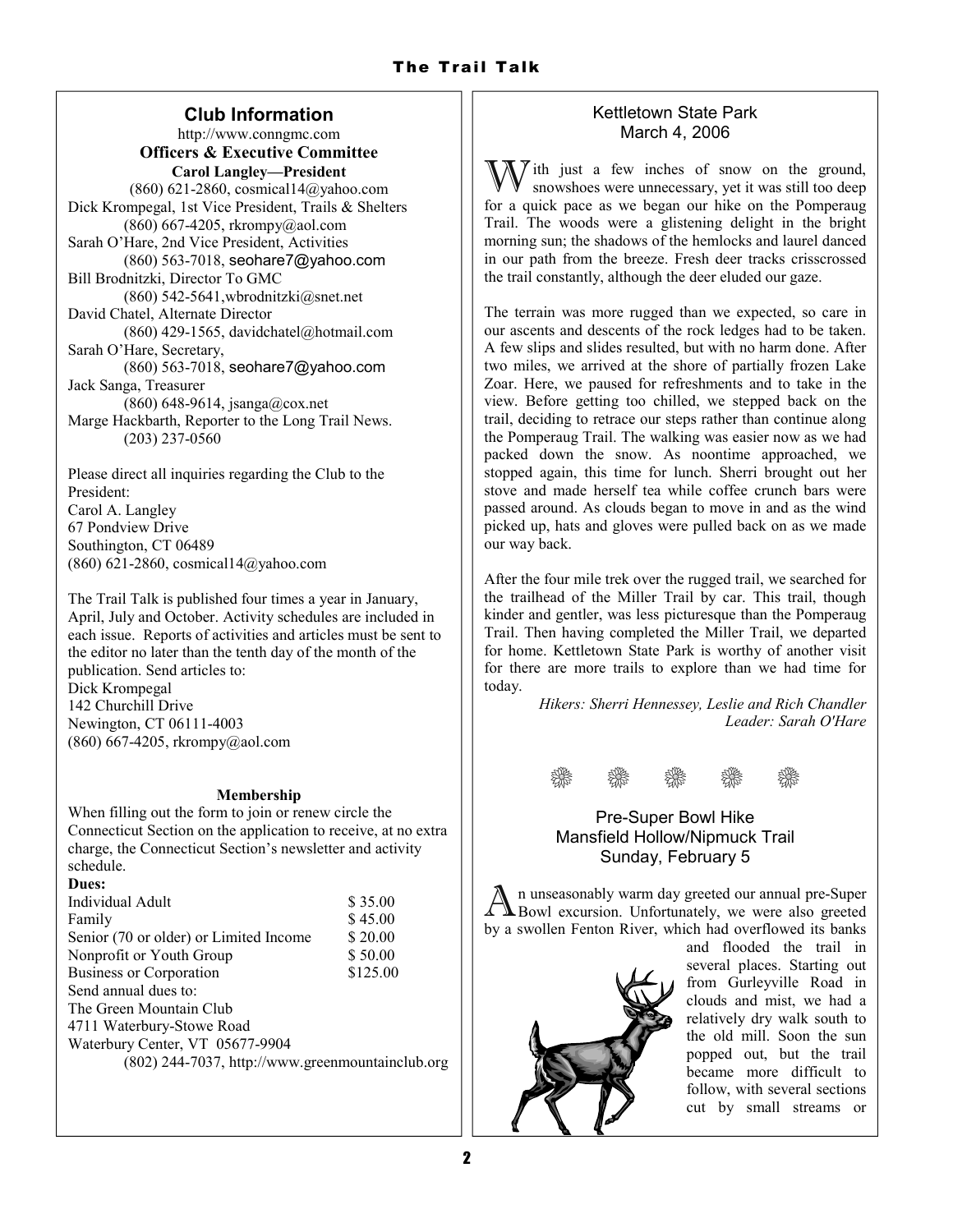flooded completely by the river. We slogged along slowly, often reversing direction to head upstream along small tributaries until we could find an area of shallow water or logs to cross. Incredibly, some skunk cabbage was already sprouting in the swampy areas, providing some interesting aromas.

After passing the old dam near Chaffeeville Road, we found a used shock absorber, which, for a moment, Jack considered taking as a replacement for a worn one on his car. However, since there was no matched set, we left the shock, and then started climbing the gas lines. Partway up the hill, in the stream to one side, we passed an almost new 1975 Chrysler Cordoba. There were no signs any remaining "fine Corinthian leather", but we thought we heard the Ricardo Montalban advertisement whispering to us in the wind.

The leader got us lost at the top of the hill but we soon backtracked and found the trail again, leading south to the 50 Foot Cliff, where we stopped for lunch. We had a mostly uneventful afternoon, although the traverse south of Chaffeeville Road found more flooded trail, and the footbridge across the Fenton River was right at water level. However, we did find several frozen swamps, where we stopped and hurled rocks, in an unsuccessful attempt



to break through the ice.

After finishing our hike in Mansfield Hollow State Park, a visit to the UConn Dairy Bar in Storrs completed the day.

Hikers: Jim & Jimmy Robertson, Jack Sanga



## Lone Pine Trail and Mattabesett Trail, Durham/Guilford/Madison Saturday, April 15, 2006

ur group met at 9 am at the Braemore Preserve parking lot on route 77 in Durham. The morning was cool, damp and foggy, despite the forecast for sunny weather. We started by walking 0.2 miles south on route 77 and then turning to head west on the Lone Pine Trail.

The early part of the trail skirted a field and some houses, where a couple of aggressive dogs provided some excitement. They were finally repelled by some harsh words and gestures from Regina. We continued on through a moist area. Spring had started; a number of wildflowers were up, though most were not yet in bloom. The weather began to warm up by 10 o'clock or so, though it was still foggy and most of the vistas were still shrouded in mist. We continued along, shedding layers and gradually climbing. At one point most of the group spotted a red eft, though the leader was taking a detour through the woods and missed this lone wildlife sighting. Eventually the Lone Pine Trail ended; we continued south on the Mattabesett.

Finally at 11:45 we yielded to the pleas from Dan's stomach and stopped for lunch. After a 20 minute stop we were on our way again, descending steeply down to route 77. At that point Regina (who was recovering from surgery) decided that 6 miles was enough for her that day. She and Dave retrieved their car from the lower parking area and departed.

The rest of the group pushed on for the final 3 1/2 miles. The shorter distance was somewhat more strenuous, and as the fog finally burned off and the temperature climbed we slowed our pace and drank lots more water. Dan pointed out an approximately 8 foot semicircle of stones to the right of the trail that indicated where a family with smallpox had been buried. Finally at about 2:30 we connected up with the start of the Lone Pine Trail and headed west again to the parking area. We finished at about 3 pm after 9 1/2 total miles.

Hikers: Sarah O'Hare, Dan Zelterman, Rich and Leslie Chandler, Dave and Regina Chatel Leader: Lora Miller



#### Cockaponset Trail March 25, 2006

In a cloudy early spring day three club members joined me. After driving to the Pattaconk Reservoir, because of a memory lapse, as to the beginning of the trail. Looking

around I am thinking this placed really changed since 1981 then consulting the map we realized we were not at the trailhead. Back in the car and off to Rte. 148 where the trail starts. More confusion as we start the trail things are going well then suddenly we are crossing back and forth over Lampes Brook with no Blue Blazes in sight. After a half hour of bushwhacking it



is time to turn around and try to retrace our steps and go back to where we saw the last blaze. In just a few short minutes what do we have two BLAZES as plain as day how we missed them is still a mystery. Confidence restored the leader takes control and a hiking we go.

The terrain is generally flat with few rolling hills, very well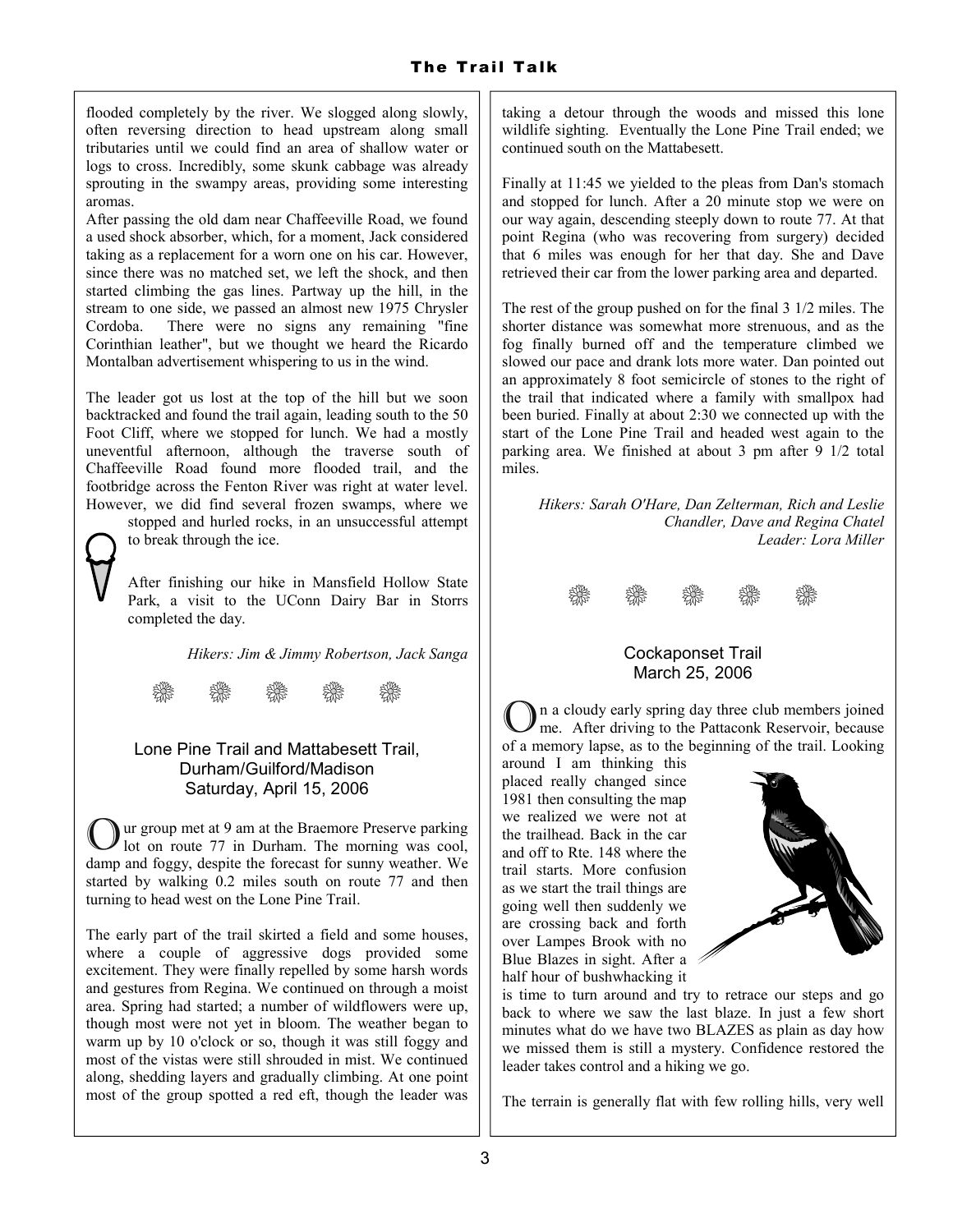

kept trail. The trail crossed several streams some of which were clogged with leaves and debris. This was just too tempting to pass up by a hiker so time was spent cleaning brooks/ streams and then the reward was to watch them gently

tumble over rocks making their way to the pond or lake that was their destination.

A yellow side trail of about 300 ft. led us to a former Collier's cabin and charcoal burning area. The cabin's chimney remnants are still standing. We past thru a controlled burn area from years past and could see the new growth.

After lunch we continued on this very easy trail to our destination Beaver Meadow Rd. There are many options to make loops and different lengths of the trails. During our day in the forest we meet one hiker and one lady on a mountain bike. It is a very peaceful an enjoyable area. Thanks for joining me girls.

Hikers: Sarah O'Hare, Laurene Sorensen, Sherri Hennessy, Leader, Carol A. Langley



## Metacomet Trail April 2, 2006

A beautiful spring day filled with sunshine, cool temperatures and a gentle breeze from the west greeted beautiful spring day filled with sunshine, cool us at the Metacomet Trail Head. Five eager hikers and their leader packed into Bill Falconer's big red van and drove to Phelps Rd. where we would start the hike. While we were getting ready to depart a gentlemen named Jim May informed us he was waiting for a group of about 50 singles who were suppose to meet and hike the trail. The threat of 50 people on this short 5 miles trail has us moving quickly. Our fears never materialized since apparently it was the wrong day.

The Nature Conservancy of Suffield protects this section of trail that we hiked. Our footpath was very cleaned and in many places covered by pin needles. Along the trail someone has taken time to make sign posts of wood stakes that are held together by rope lashing and placed a signboard with arrows marking Suffield in one direction and Granby in the other.

Our first highlight of the day was reaching Chimney Point where we found the remains of an old stone fireplace facing east. Someone has placed benches here in front of the fireplace. Speculating on the home that was once on this site we started back to the trail with unanswered questions as to who lived there and when.

Chickadees, nuthatches sang as they darted in the trees from limb to limb. However they weren't the only music of the day. One of our hikers had a pedometer on and for some reason it was playing music and we could not shut if off, guess the battery finally died. Sarah spotted a downy woodpecker and off in the distance the call of the yellowshafted flicker was heard. Many drilled holes in trees showed

evidence that the Pileated Woodpecker was a resident.

Just before we stopped for lunch we saw Jim who was suppose to meet up with the singles coming towards us alone. Of course we invited him to join us. Lunch was enjoyed on some rocks facing west. Don Woodbridge



shared his recipe on how to make homemade yogurt. Bill Falconer shared his advice on how to prepare sourdough bread starter and beer. Jim May disclosed some folklore of trails in Connecticut. Never know what you could learn on the trail.

Since we were in the flight path of arriving and departing fights from Bradley Airport we saw and heard planes all day. We tried to scout out the sight of a plane that trimmed about 20 feet off some trees about 5 years ago but were unsuccessful. All to soon the end was in sight as we descended a path down to our cars. We hiked from 9:30 – 1:30 and the pedometer registered 6 miles. Hope you all enjoyed the hike and the company as much as I did.

Hikers: Sarah O'Hare, Skip Paterson, Bill Falconer, Don Woodbridge, Dick Arnold and Jim May. Leader: Carol A. Langley



If you wish to lead a hike, or have an event you think others would be interested in, please contact -

Sarah O'Hare, (860) 563-7018, seohare7@yahoo.com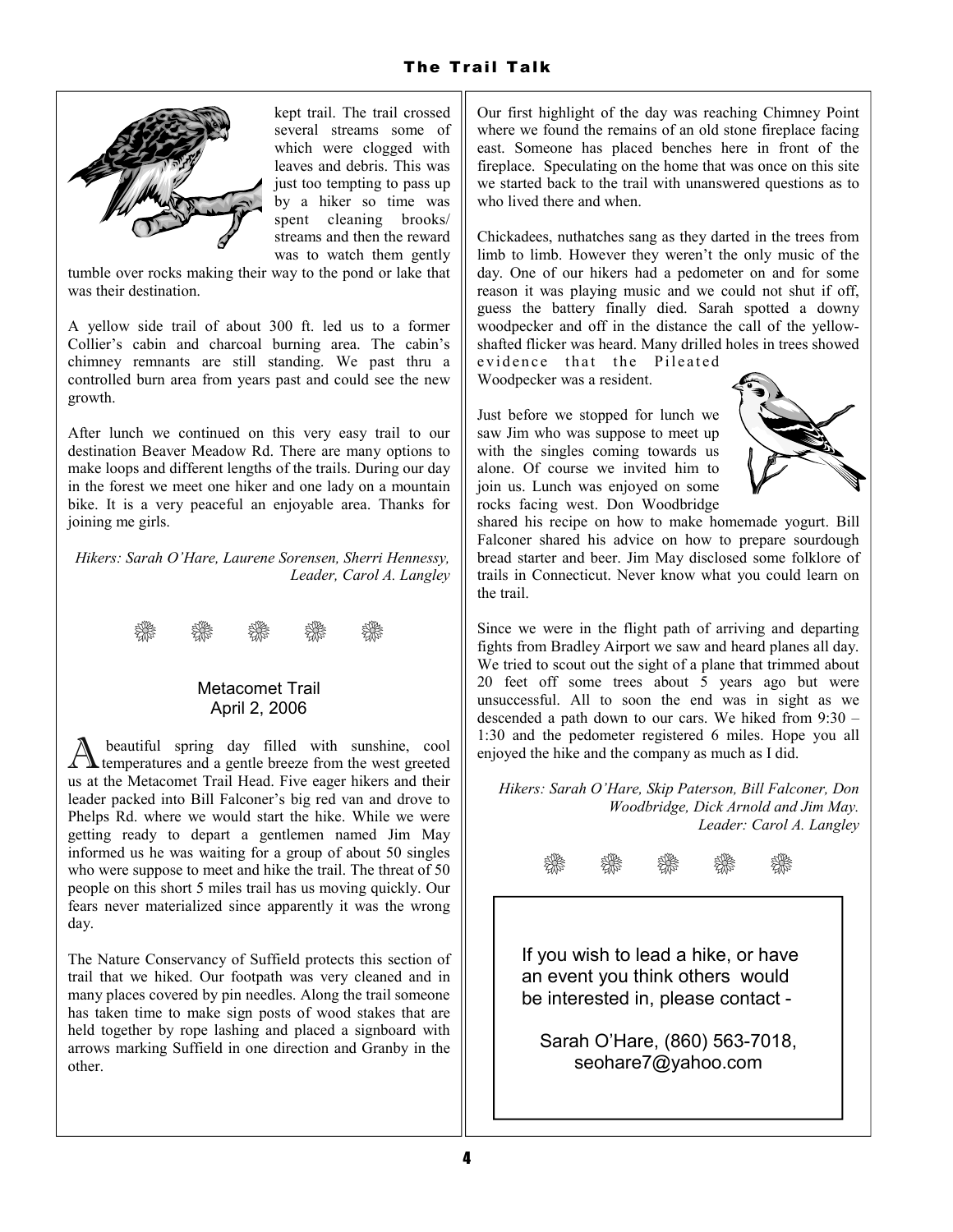Check the new activity schedule. There are several events which require long range planning

## Rails/Trails Ramble Jan. 29, 2006

 $\overline{\rm A}$ lthough this is not an actual rail to trail at this time it is an old rail bed running form Plainville to Plantsville. Many years back I led this activity and many showed up so it was time to do it again. The first part had some shinning tracks indicating that they were being used led to some concern but soon we had the real abandoned tracks and the fun began. Soon we were all looking for date pins that had been set in the wood planks when the

t r a c k s were laid. We even found an old signal piece of equipment that Dick Arnold had to play with Jim Robertson a n d



collected the date pins. The Quinnipiac River is in this area so there were a couple of bridges to cross. Following a path in the woods that led to one stone bridge that was no longer in use we discovered a homeless person's shelter. It was quite a compound; several tarps attached to trees and staked into the ground gave this person a living space of about 3 rooms. There was a clothesline, fire ring and it was near the river, sounds like just the right place to take up residence.

Before we knew it the real Rail/Trail section in Southington was ahead of us. Reaching a parking place with benches off Mill Street we took a break. Jim Robertson really needed one the most since he had dragged a lawnmower backwards down the trail for some distance. It had been spotted by the leader and she just couldn't let it litter up the land so it was dragged out. The town authorities were notified and it was disposed of.

Next stop Kry's Pizza in Plantsville. Just as we finished eating and walked to our cars the promised rain fell from the sky. Thanks for joining me everyone. Next adventure is from Plantsville to Cheshire.

Ramblers: Sarah O'Hare, Skip Patterson, Jim Robertson, and Dick Arnold. Leader: Carol A. Langley



Future Trail Maintenance Trips To Vt. August 12, 13, 14 Maintenance Trip Basing At Story Springs

October 3, 4, -5 Trail Maintenance Basing At Kid Gore



## Wilderness Area

At least part, but maybe all, of the section of The Long Trail / Appalachian Trail we maintain in VT is proposed to be designated as a wilderness area. Some comments concerning wilderness follow.

"Wilderness designation means that motorized uses are banned in that section of the forest - whether it is logging, road-building or recreation such as snowmobiles and allterrain vehicles. It remains open to hunting, fishing, camping and hiking."

"The 100-square mile Glastenbury Mountain-Lye Brook wilderness complex is the biggest, best opportunity we have for restoring wilderness conditions in Vermont," . . . . . . "It is one of the few places in Vermont that appears big and wild when viewed from outer space and deserves stronger, more far reaching protections than are proposed."



. . . . . . . .